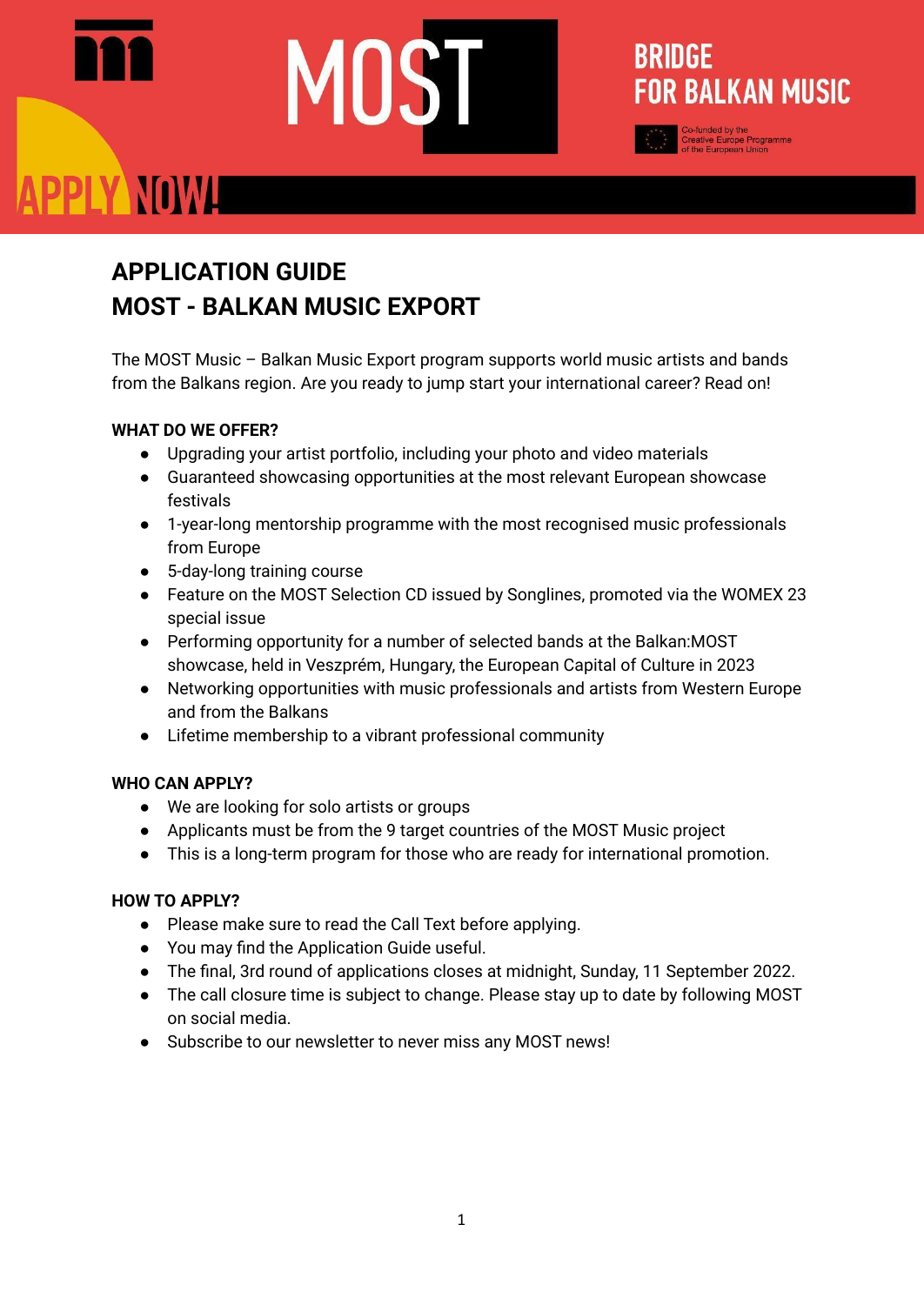# **GUIDE TO THE APPLICATION FORM**

### *Applicant profile*

PPLY NOWL

1. E-MAIL ADDRESS

Please provide an address that you use and check frequently. We will send the following: confirmation of having finished your application process, results of the application. *Example: mostmaria@gmail.com*

**BRIDGE** 

**FOR BALKAN MUSIC** 

2. NAME

Full name with the preferred spelling please. *Example: Maria Mostava*

3. PHONE NUMBER (PLEASE INCLUDE COUNTRY CODE) *Example: +361234567*

# 4. CITIZENSHIP

Eligibility criteria for the Balkan Music Export (BME) pillar: at least one member of the band must hold citizenship of one of the MOST target countries, see mostmusic.eu for the list of these countries. Priority will be given to bands that are also based in one of the target countries. *Example: Romania*

- 5. WHERE HAVE YOU HEARD ABOUT MOST? Please specify the name of the person / venue / social media group, etc. (if relevant) *Example: I saw a MOST flyer at WOMEX 2021.*
- 6. What do you expect to learn from participating in the project? Please suggest some concrete topics you wish to cover during the training (if selected). *Example: Branding, sync*
- 7. Have you already applied in any previous rounds of the MOST project public calls (Balkan Music Export, Festival and Club Exchange, Management Training, Urban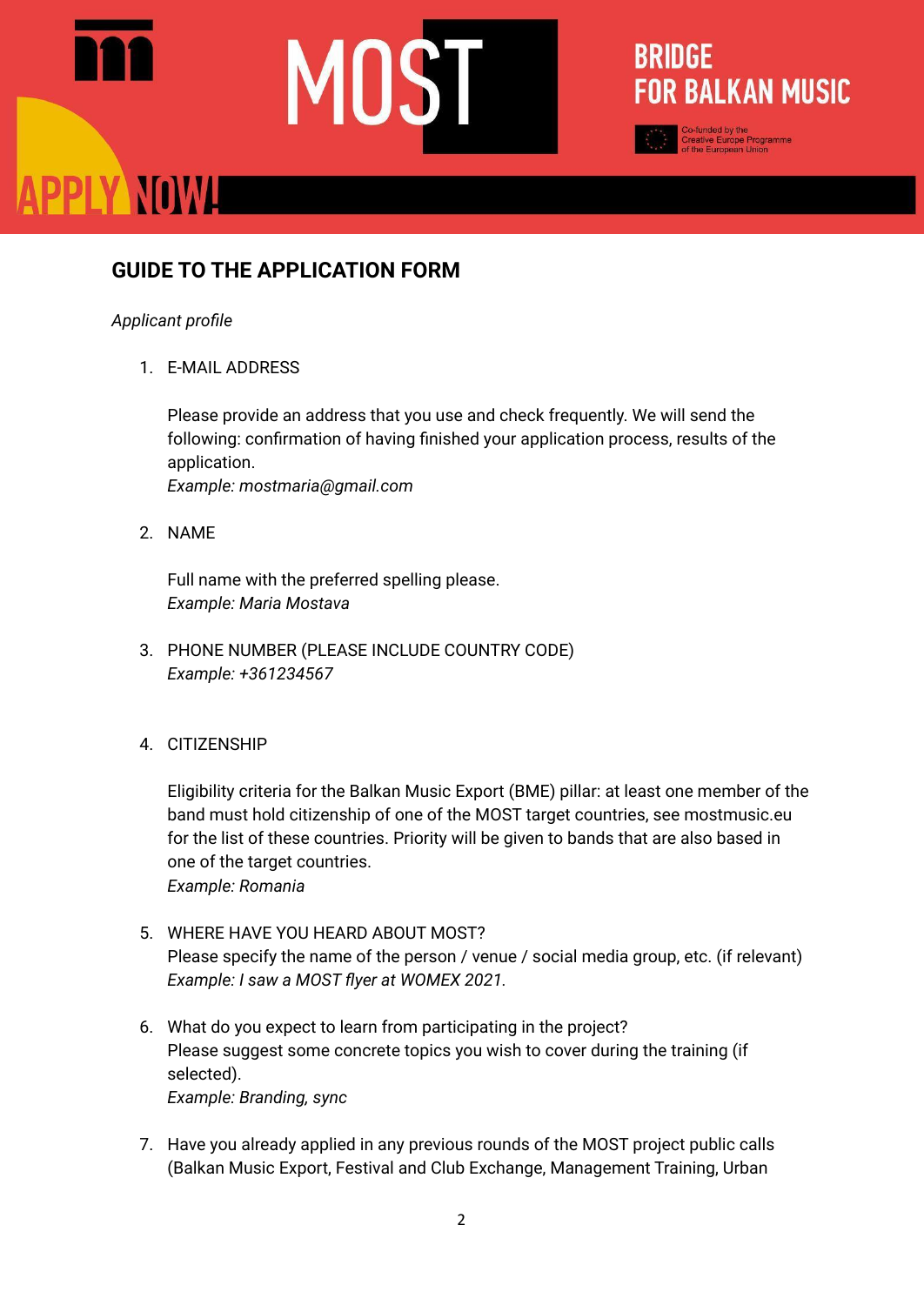# **ANOWLE**

Project Hub)? If yes, in which and what year? *Please note that answering yes to this will not hinder your application in any way! Example: Balkan Music Export, 2020*

**BRIDGE** 

**FOR BALKAN MUSIC** 

funded by the<br>ative Europe Programme<br>he European Union

# *Artist info*

1. ARTIST / BAND NAME

Please (1) use the preferred English transliteration of your name, (2) also include alternative spellings that make it the easiest to find you on the internet (for example: your band's name written with Cyrillic letters, or your band's name written as it is used on social media) *Example: Rođenice, Rodjenice*

- 1. COUNTRY (MORE OPTIONS CAN BE CHOSEN) Where your band is based. *Example: Croatia, Belgium*
- 2. GENRE We'd prefer you to be concise. *Example: world, etnojazz*
- 3. YEAR OF STARTING THE BAND *Example: 2015*
- 4. LABEL *Example: GlitterBeat Records. Or: Self-published*
- 5. NUMBER OF PERFORMANCES PER YEAR
- 6. PLEASE PROVIDE THE NAME & ROLE OF ALL THE MUSICIANS PERFORMING ON **STAGE** *Example: Lana Kostic, vocals & cello.*
- 7. PLEASE PROVIDE THE NAME & ROLE OF ANY PERSON ACCOMPANYING YOU (EG: SOUND ENGINEER) *Example: Most Maria, Sound Engineer*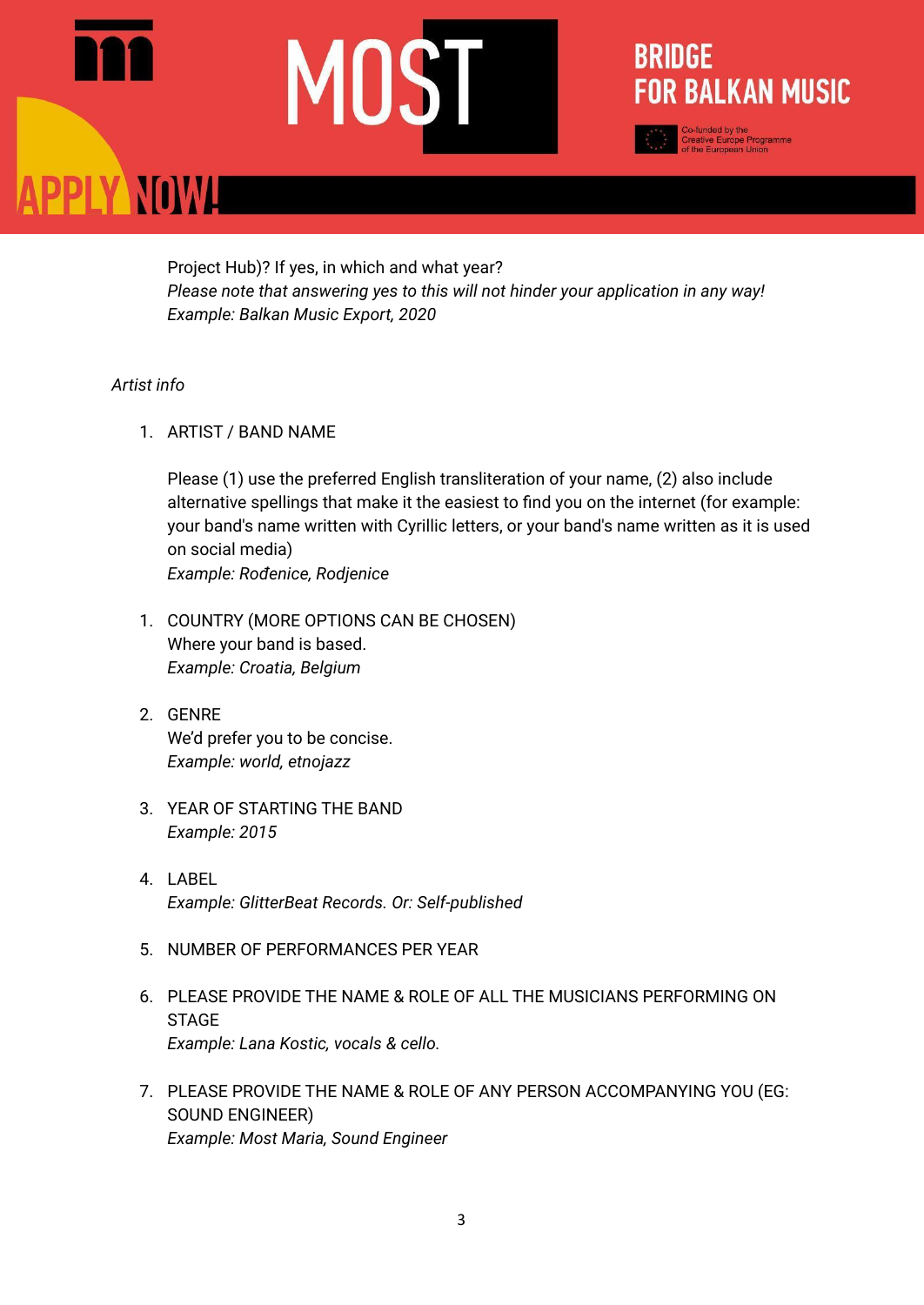# PLY NOWL

8. PLEASE GIVE THE CONTACT OF YOUR MANAGER / BAND MEMBER REPRESENTING THE BAND. *Example: Rok Kosir, rokkosir@example.com*

**BRIDGE** 

**FOR BALKAN MUSIC** 

9. BIGGEST ACHIEVEMENT OF THE BAND E.g. international tour, participation at a showcase etc. Please describe briefly! *Example: We were selected for the WOMEX 20 regional stage.*

# *Artist portfolio*

1. SHORT BIO ABOUT THE BAND (50-70 words in English that will be made public if selected) Please include (1) which genre does your band represent, (2) what cultural influences affect your music, (3) what is your band's unique selling point. We may use this text (with edits) on the MOST Music website and on social media.

*Example: Rođenice is an all-women a cappella trio, rooted in tradition but relevant even to the most contemporary female experiences. The Serbian ensemble is influenced by ancient folk songs, performed in a powerfully minimalist style.*

- 2. LONG BIO ABOUT THE BAND (120-400 words in English that will be made public if selected) You may use the short bio text again, and extend on it! We may use this text (with edits) on the MOST Music website and on social media.
- 3. PLEASE UPLOAD AT LEAST THREE HIGH QUALITY PHOTOS OF YOUR BAND WITH THE CURRENT MEMBERS.

Please use (1) at least 1000 x 1000 px photos(2) landscape images, colour photos preferred, (3) please upload images without watermarks, (4) please upload photos in jpg or png format

- 4. WEBSITE OF THE BAND Please paste the link.
- 5. FACEBOOK Please paste the link.
- 6. INSTAGRAM Please paste the link.
- 7. SPOTIFY Please paste the link.
- 8. SOUNDCLOUD Please paste the link.
- 9. YOUTUBE PAGE Please paste the link.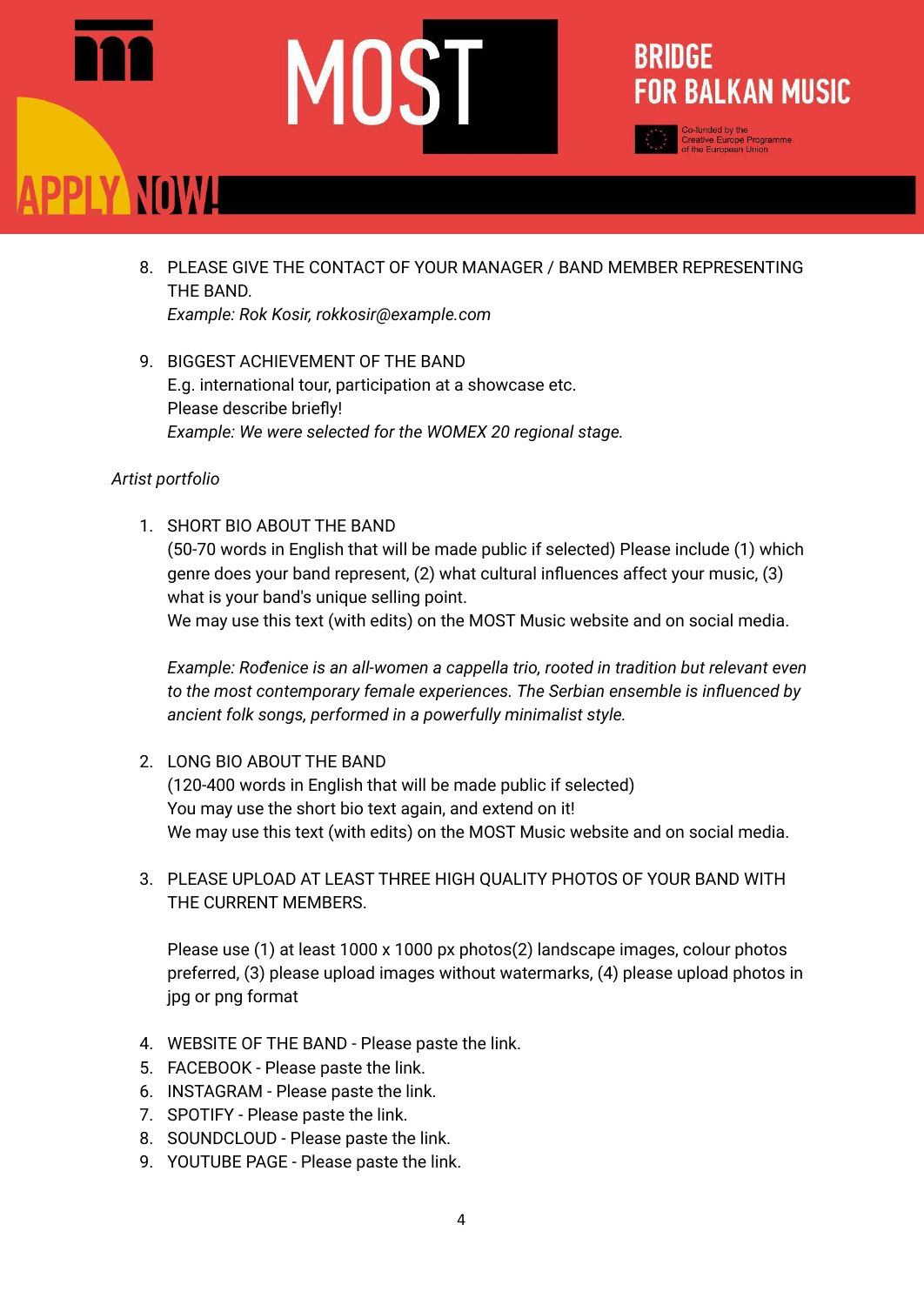# **PLY NOWLE**



10. OTHER LINKS - List as many other relevant links as you wish.

*Audio materials for selection & MOST Songlines CD*

# **Please present 2 tracks of your choice from your portfolio.**

These tracks will provide the basis for assessing the artistic quality of your application in the selection process. In case of being selected, one of the tracks will be featured in the The Bridge for Balkan Music Vol. 3 selection album.

In each round, a selection album is published in a CD format by Songlines Magazine, featuring the 10 selected bands and artists. The CD is distributed at showcases and music fairs, as well as made available online.

- 1. TITLE OF TRACK 1
- 2. SHORT TEXT ABOUT TRACK 1 (50-70 words)
- 3. UPLOAD THE AUDIO FILE OF TRACK 1 Please provide mp3 or wav formats.
- 4. TITLE OF TRACK 2
- 5. SHORT TEXT ABOUT TRACK 2 (50-70 words)
- 6. UPLOAD THE AUDIO FILE OF TRACK 3 Please provide mp3 or wav formats.

Autorisation (checkbox)

In case of being selected I agree to the inclusion of one of the above tracks on the MOST 2023 CD sampler for distribution with Songlines magazine and confirm that I am the repertoire owner or their authorised agent. (A more detailed agreement will be signed, if selected)

# *Agreements*

- **1. PARTICIPATION AT PROJECT ACTIVITIES**
- 2. [COPYRIGHT](https://mostmusic.eu/copyright-rules-licenses-most/) RULES AND LICENSES
- 3. DATA [PROTECTION](https://mostmusic.eu/INFORMATION-AND-DATA-MANAGEMENT/)